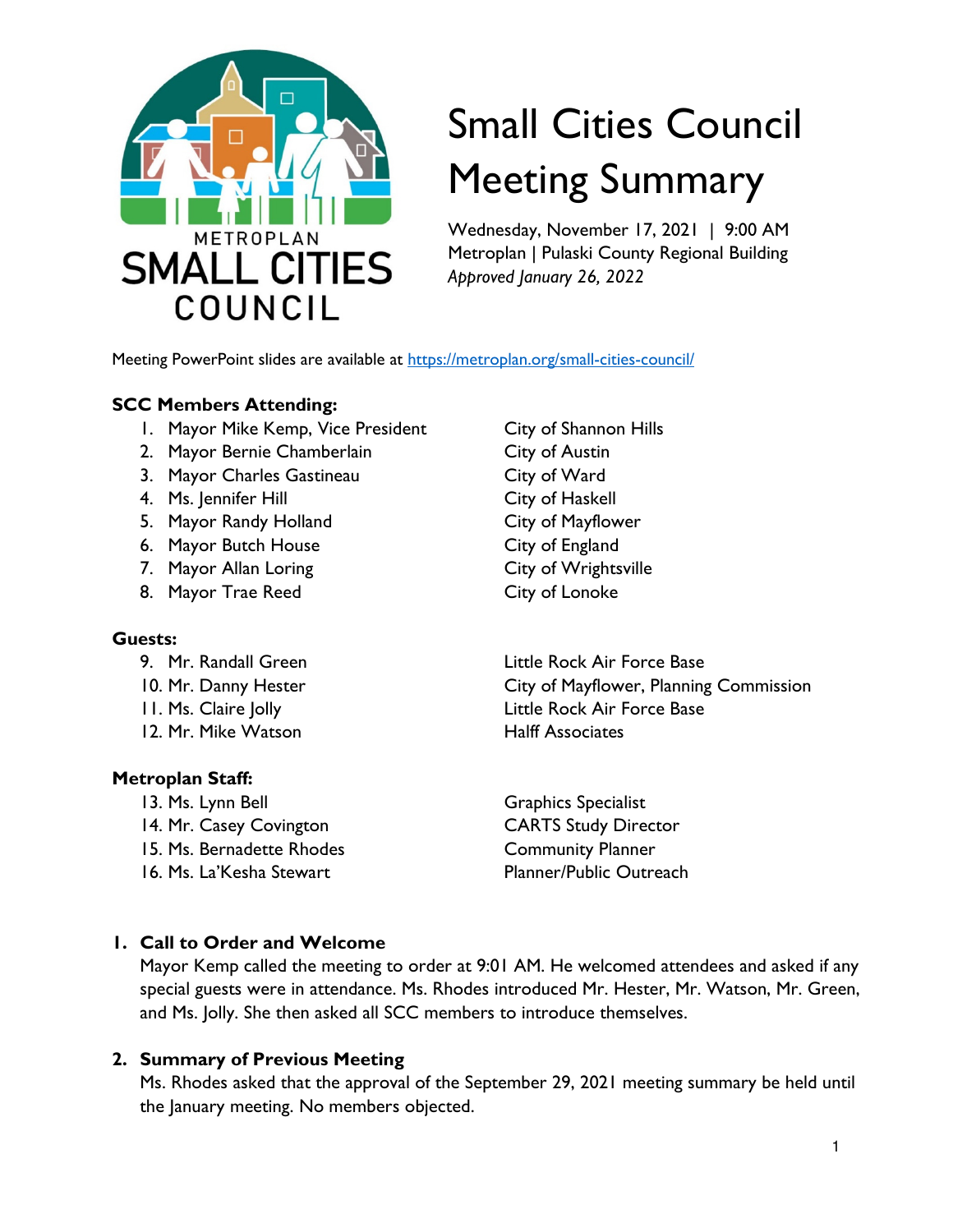# **3. Infrastructure Bill Briefing**

Metroplan Deputy Director/CARTS Study Director, Casey Covington, provided a briefing on how the new infrastructure bill will impact transportation in central Arkansas.

The bill was signed by the President this week and included federal transportation reauthorization, which is a process that Congress goes through every five years. Reauthorization sets transportation funding levels and planning goals for MPOs like Metroplan.

Mr. Covington credited AMPO, the Association of Metropolitan Planning Organizations, for providing much of the content for the briefing.

The previous transportation bill, the FAST Act, was passed in 2015 and included \$305 billion for transportation. It was extended in October 2020. The reauthorization process began in late 2020/early 2021, with AMPO and other advocacy organizations collaborating with congressional committees to frame a new infrastructure bill. The bill passed both chambers of Congress on November 5 and was signed by President Biden on November 15, 2021.

# Highlights:

- \$500 billion for transportation infrastructure
- Substantial funding increase, including in carbon reduction projects
- Large investment in bridges
- Electrical vehicle charging
- Grant opportunities

# Funding impacts:

- Initial annual funding approx. 30% higher than in previous bill
- Funding will increase 2% per year over the life of the bill
- Increased funding for transit
- \$350 billion for highways over life of bill Metroplan will receive \$80 million of that

# Funding sources:

- National Highway Performance Program (ArDOT receives)
- Surface Transportation Block Grant (STBG) 26% of total bill (Most goes to ArDOT; Metroplan receives suballocation)
- Transportation Alternatives Program (TAP) part of STBG funding (Metroplan will receive approx. \$1M/year). In this bill, 10% of total STBG allocation will be suballocated to TAP instead of a set dollar amount.
- Planning funding approx. 0.8% of total bill; funds MPO operations
- Competitive grants: In addition to continuing existing grant programs, the infrastructure bill includes two new grants: \$12.5 billion for Bridge Investment Program and \$5 billion for a Safe Streets for All grant.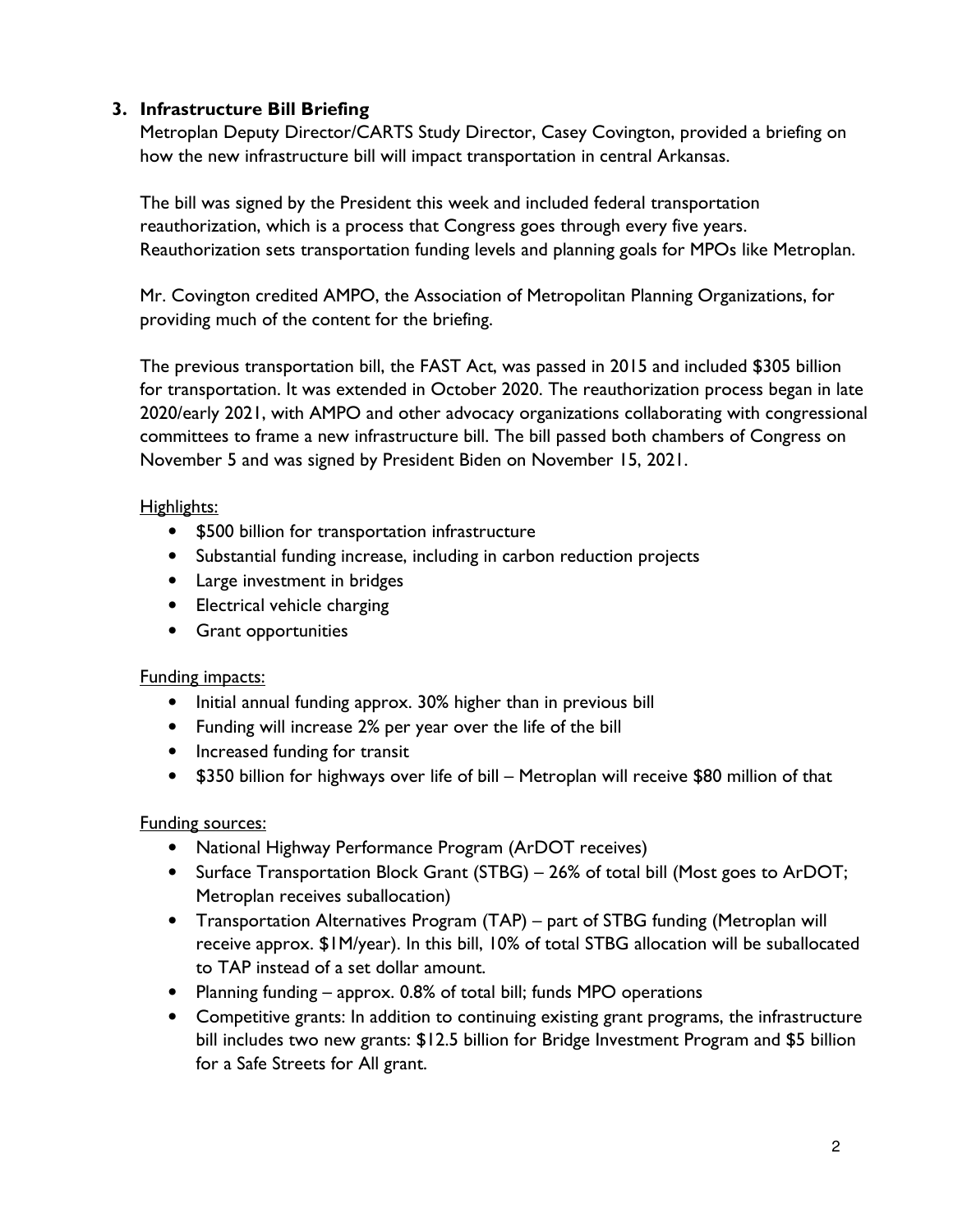Metroplan's funding levels:

- 2021: \$12.5 million in STBG funds; \$731,000 in TAP funds
- 2022 (expected): \$15 million STBG; \$915,000+ TAP
- Highway Improvement Program (HIP): Separate appropriation, not part of infrastructure bill. 2022 allocation unknown.
- 59% of state's allocation will be suballocated to regional MPOs, vs. 50% in previous bill.

Mayor Reed asked whether the 5-year funding cycle had already begun. Mr. Covington confirmed that the bill timeline starts with the federal fiscal year 2022, which began on October 1, 2021.

Mayor Loring asked whether the transportation bill might be cut back or repealed by an incoming administration. Mr. Covington indicated that the bill goes through an appropriations process and is typically not the target of changes by incoming administrations.

Mayor Loring asked whether local streets would be eligible for federal funding. Mr. Covington advised that most federal funding must be spent on-system, meaning on state or federal highways. However, the bill includes a set-aside for off-system bridges and requires 20% of bridge funding to be spent on off-system bridges. Some grant opportunities will likely allow the inclusion of some city streets in the project. Ms. Rhodes indicated there is a state funding source, the State Aid City Street program, that assists cities with street maintenance. Mayor Loring stated, and Mr. Watson confirmed, that the Staid Aid program does not fund maintenance on dead-end streets. Mayor Loring stated that this restriction put small cities like Wrightsville at a disadvantage.

Mayor Kemp commented that he hopes the infrastructure funding can be used for Shannon Hills's and other small cities' bridge projects. He advised other cities to identify and focus on needs early and prepare materials to be able to apply for funding for "shovel ready" projects. He also advised that there are ways TAP funding can help with improvements to city streets. In some instances, drainage or other features need to be added to streets in order to accommodate sidewalks.

Mayor Reed inquired whether the "clean water" portion of the infrastructure bill funding could be used for drainage projects. Mr. Covington advised that if a transportation issue is addressed through the project, it could be eligible for Metroplan funding. There is a separate "clean water" pocket of funding included in the bill, but more information is needed on what types of projects it will fund.

Other components of the bill require MPOs to engage in more virtual community outreach, such as through social media and online platforms, and to coordinate more fully with housing authorities throughout the planning process.

Mr. Covington shared that AMPO took a leadership role in advocating for the inclusion of broadband access in the infrastructure bill, which is relevant to small cities. Metroplan will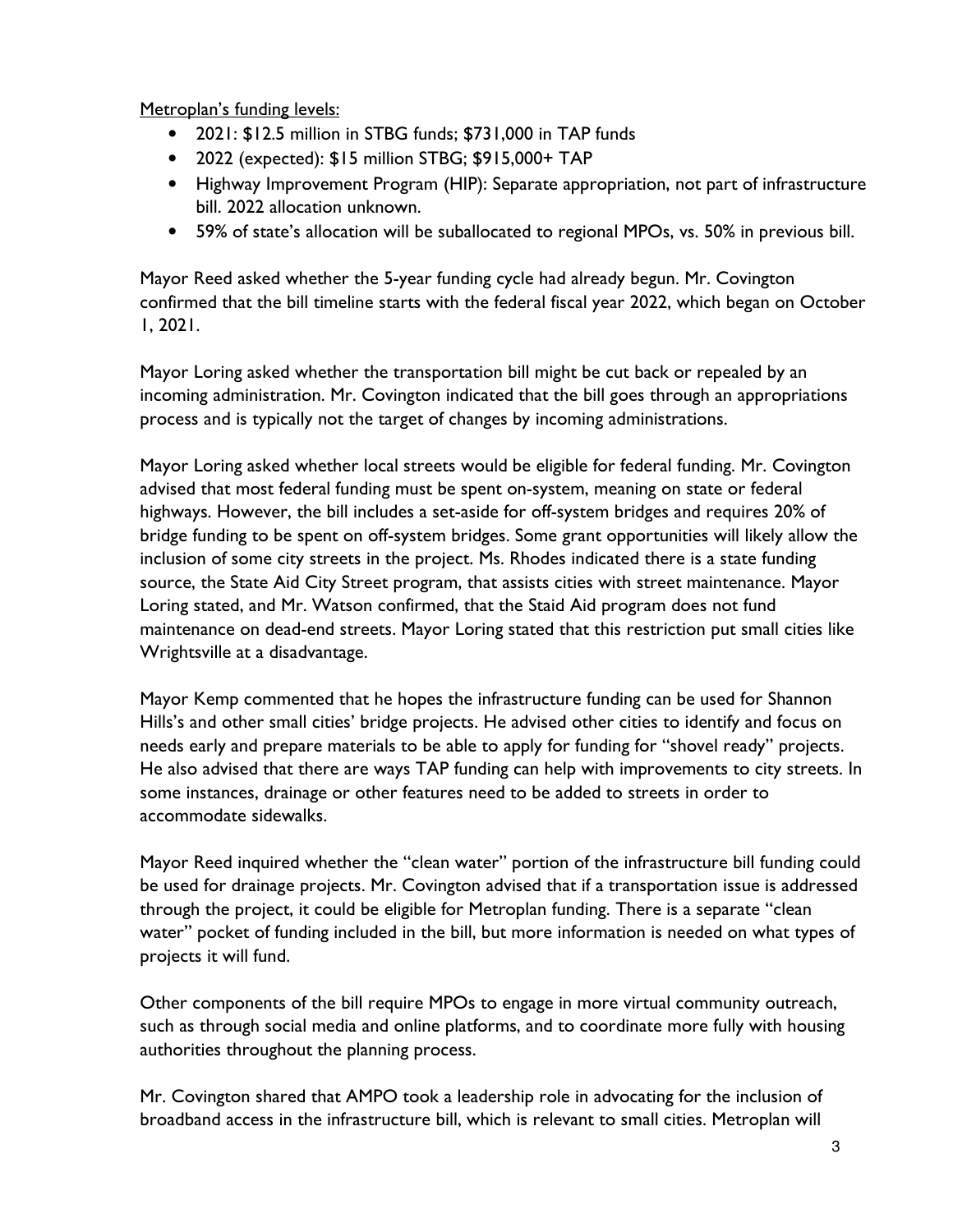consult with experts to determine how cities can benefit from the bill's investment in broadband. Mayor Kemp pointed out that cities should focus on making internet ubiquitous throughout the city, such as in public parks, event locations, and gathering places. He added that cities can put content controls on the internet access they provide in public places.

In closing, Mr. Covington brought up the recent issue of cost overruns among transportation projects previously funded by Metroplan. The issue will be discussed in the Executive Committee meeting and is expected to be on the Board's agenda in December. Mr. Covington will share any information passed out to the Executive Committee with the Small Cities Council.

## **4. Redistricting Check-In**

Mayor Kemp asked if all cities who needed to redistrict had requested assistance from Metroplan.

Mayor Kemp and the mayors of Ward, Lonoke, and Austin confirmed that their new ward maps had been passed by City Council. Wrightsville is reviewing their map. Ms. Rhodes will follow up with Guy.

# **5. 2022 TAP Grants**

Ms. Rhodes reminded attendees that Metroplan's call for TAP projects is out now, due January 5<sup>th</sup>. Mr. Covington and Ms. Rhodes are available to assist with the application process. Printed copies of the TAP application were provided to attendees. Mr. Covington advised that the application is also available as a fillable PDF.

Pedestrian, bicycle, and transit-oriented projects are eligible. Cities are required to provide a 20% cash match. Metroplan's portion of the TAP funding is allocated solely to projects within central Arkansas. State-wide grants are available through ArDOT. Metroplan's funding levels range from \$50,000-\$100,000 for small cities.

Mayor Kemp asked whether this funding was focused on regional projects. Mr. Covington advised that the intent is to fund most regional projects through the STBG program and focus TAP funding on local projects, some of which may connect into the regional bike-ped network. Projects must serve a transportation purpose; purely recreational projects are not eligible.

ArDOT does not allow TAP funding to be used for engineering expenses. However, Metroplan does allow small city TAP applicants to request the inclusion of engineering expenses in their award amount. If one of Metroplan's on-call engineers is used, cities would be asked to pay 20% of the engineering cost up-front, and then Metroplan would cover the remaining 80% out of its STBG funding, without requiring the city to front the cost.

Mayor Gastineau inquired whether cities would be eligible for 80% reimbursement of engineering costs if they used their own engineer. Mr. Covington advised that cities would have to go through a federally approved selection process, which can take up to 9 months and could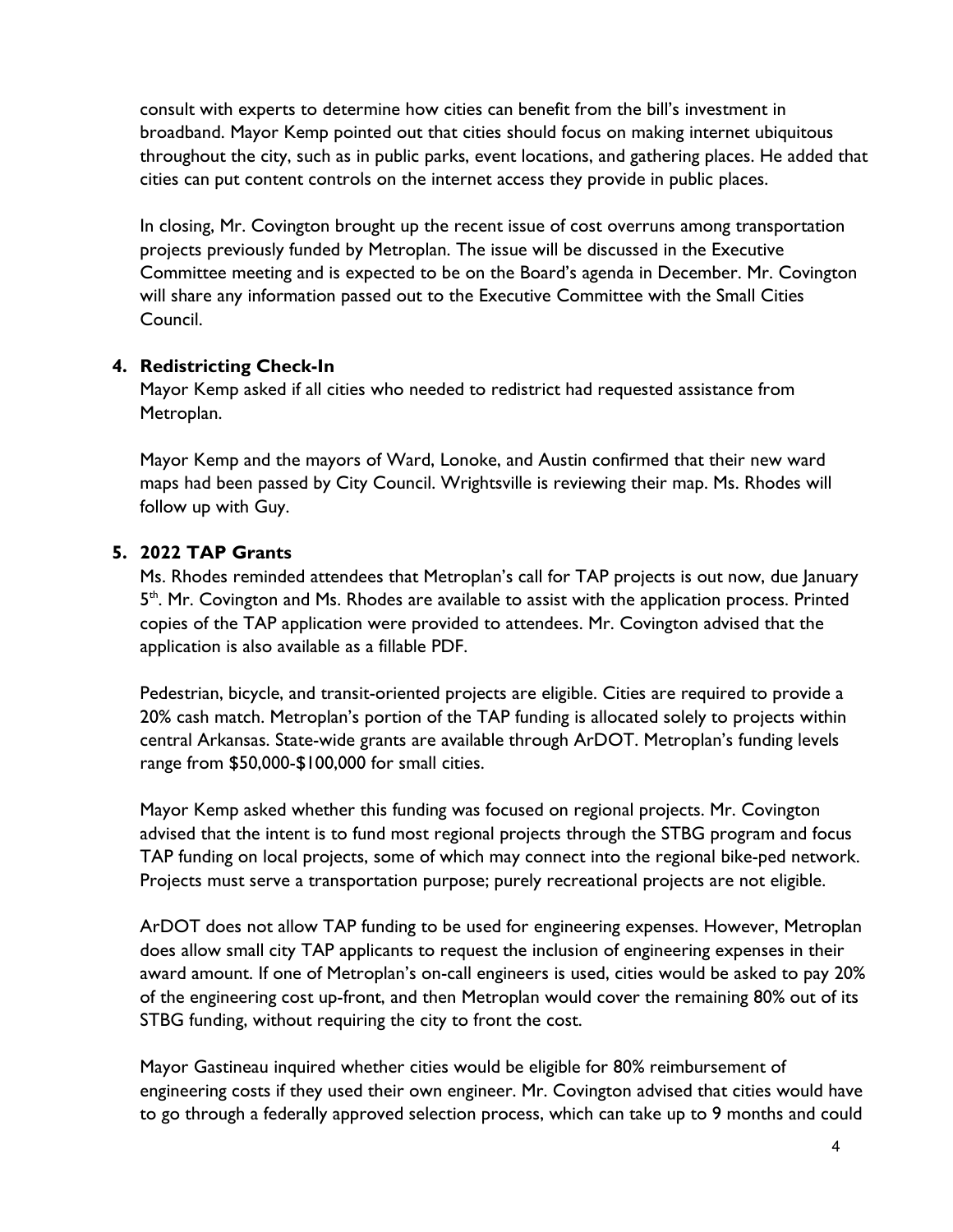set the project behind its timeline. Technically, those engineering costs could be eligible for reimbursement, however Metroplan's preference is to use its on-call engineers, which are familiar with federal design and funding requirements. If other engineers are used, cities will be 100% responsible for any delays caused by the engineer's designs.

Mayors Gastineau and Reed raised the issue of one engineer completing a conceptual, or 10%, design and cost estimate for the purposes of applying for TAP funding, and then a Metroplan on-call engineer completing the construction drawings. Cities may have the desire to continue with the same engineer who completed the conceptual design. Mr. Covington expressed understanding of the challenge. He emphasized that hiring an engineer for a federal project can be a lengthy process. In contrast, the firms on Metroplan's list have already gone through a selection process and can start designing a project within a matter of weeks. ArDOT reviews also proceed more quickly when the project engineer is familiar with state and federal transportation requirements.

Mayor Reed asked which engineers were on Metroplan's on-call list. Mr. Covington answered that they were McClelland, Halff Associates, Garver, and Crafton Tull. He encouraged cities to contact those engineers about assisting with the preparation of TAP and STBG applications.

## **6. Northwest Arkansas Study Tours**

Ms. Rhodes asked which attendees have already considered sending representatives on a study tour. Lonoke has signed up one representative, and Shannon Hills intends to participate in a 2022 tour. Ms. Rhodes provided a summary of the tour, a 2-day tour mostly on the Razorback Greenway. The educational tour teaches participants how to advance bike infrastructure and culture and is geared towards city staff, officials, economic development, etc. Mayor Reed recommended the tour to any city considering participating in the Regional Greenway project.

Metroplan will contribute \$5,000 towards each 12-person tour. The remaining per person cost (approx. \$600 per person, incl. hotel) will be the city's/other partners' responsibility. Mr. Townsell has been working with larger cities to put together entire 12-person tours by themselves and is now working with cities and counties to put together composite tours with combining several cities and counties, ideally from similar parts of the region. Cities are encouraged to contact Tab as soon as possible to reserve their spot.

# **7. Model UDO Update**

Ms. Rhodes shared the most recent draft of the Metroplan Model Unified Development Ordinance (UDO) with attendees. The draft is 98% complete, and Metroplan is requesting that cities take the next two months to review the ordinance carefully and suggest clarifications and/or modifications. Input is requested from Mayors, Planning Commissioners, City Councilmembers, City staff, and stakeholders. Ms. Rhodes will collect notes at the January  $26<sup>th</sup>$ Small Cities Council meeting.

Ms. Rhodes also pointed out the Appendix, which provides templates and approval checklists for various types of permit applications. These forms are customizable to each city's needs and